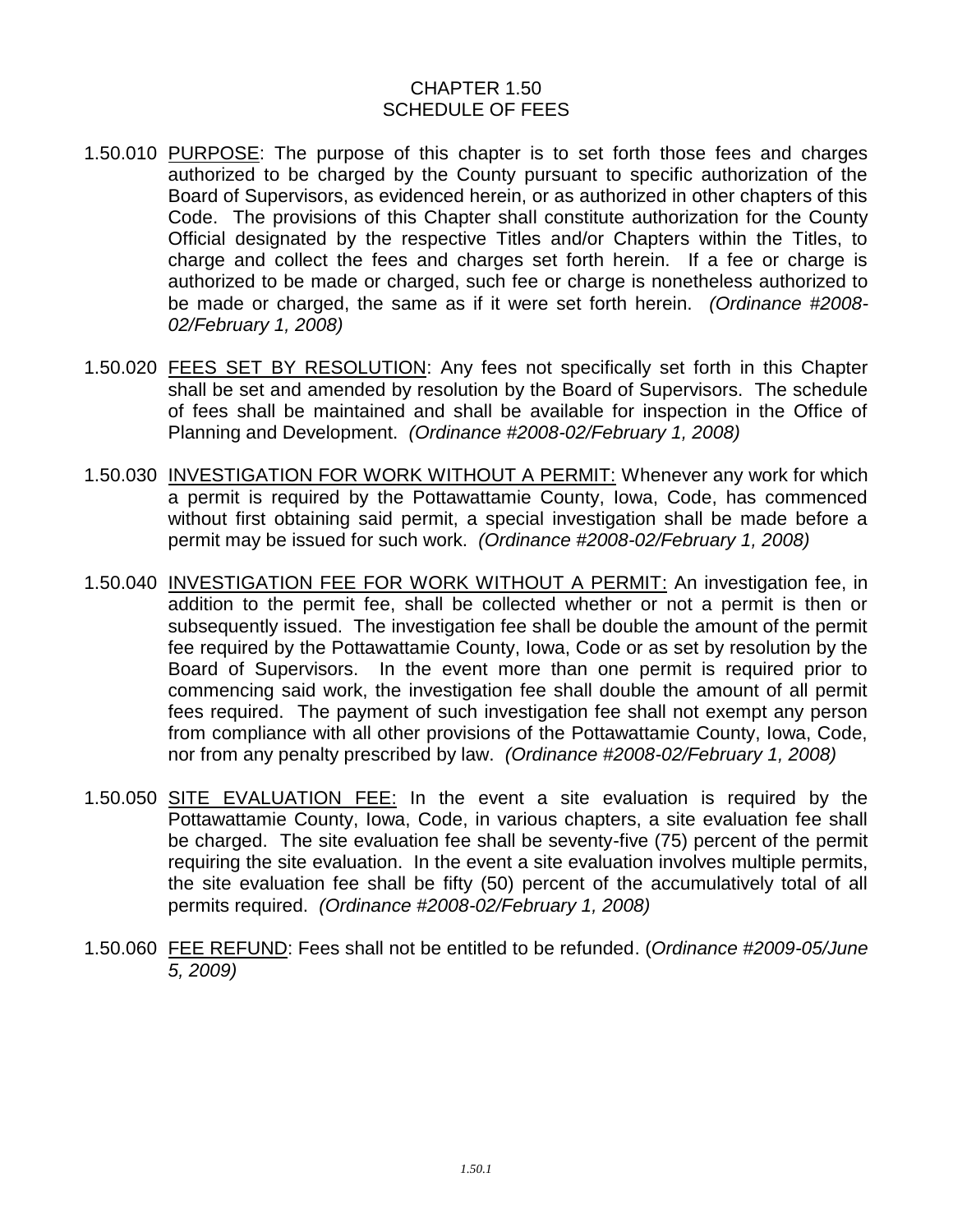## RESOLUTION NO. 76-2020 A RESOLUTION TO ESTABLISH A SCHEDULE OF FEES.

WHEREAS, Pottawattamie County, Iowa, has established the need for fees to cover the cost of administering various provisions of the Pottawattamie County, Iowa, Code; and

NOW, THEREFORE, BE IT RESOLVED BY THE BOARD OF SUPERVISORS OF POTTAWATTAMIE COUNTY, IOWA, that the Board of Supervisors of Pottawattamie County, Iowa, that the following Schedule of Fees be and the same is hereby amended and said amendments adopted.

| County Code Chapter 3.50-Animal Control Description of License, Fee or Permit | <b>Charges</b> |
|-------------------------------------------------------------------------------|----------------|
| Any animal                                                                    | $8.00$ .       |
| Unspayed female or unnuetered male                                            | \$22.00        |

| County Code Chapter 3.55-Sexually Oriented Businesses Description of License, Fee or Permit                                         | Charges        |
|-------------------------------------------------------------------------------------------------------------------------------------|----------------|
| Sexually Oriented Business License-Initial License                                                                                  | \$100.00       |
| Sexually Oriented Business License-Annual Renewal                                                                                   | \$<br>50.00    |
| Sexually Oriented Business Employees License-Initial License                                                                        | \$50.00        |
| Sexually Oriented Business Employees License-Annual Renewal                                                                         | \$25.00        |
| County Code Chapter 5.50-Onsite Wastewater Treatment and Disposal Systems Description of                                            | <b>Charges</b> |
| License, Fee or Permit                                                                                                              |                |
| <b>Percolation Test</b>                                                                                                             | \$325.00       |
| Septic Permit & 1st Septic Inspection Fee                                                                                           | \$120.00       |
| Septic Permit Tank Only Permit and Inspection Fee                                                                                   | \$60.00        |
| Septic Inspection Fee 2nd & subsequent (Per Visit)                                                                                  | \$<br>60.00    |
| Septic Variance                                                                                                                     | \$120.00       |
| Septic Installer's Commercial License                                                                                               | 60.00<br>\$    |
| Septic Pre-Installation Site Inspection                                                                                             | \$60.00        |
| Late Inspection Fee Per Hour (Inspections after 4:30 P.M. time calculated at job site plus drive time                               | \$<br>75.00    |
| from job site to Courthouse)                                                                                                        |                |
| Site Evaluation Fee (% of Permit Fee)                                                                                               | 75%*           |
| *50% of septic permit fee if multiple permits applied for at the same time                                                          |                |
| Time of Transfer Waiver Agreement                                                                                                   | \$150.00       |
| County Code Chapter 5.60-Private Water Well Description of License, Fee or Permit                                                   | <b>Charges</b> |
| <b>Well Permit</b>                                                                                                                  | \$120.00       |
| Well Pre-Installation Site Inspection                                                                                               | \$60.00        |
| <b>Well Variance</b>                                                                                                                | \$120.00       |
| Site Evaluation Fee (% of Permit Fee)                                                                                               | 75%*           |
| *50% of the well permit fee if multiple permits are applied for at the same time                                                    |                |
| Late Inspection Fee Per Hour (Inspections after 4:30 P.M. time calculated at job site plus drive time                               | 75.00<br>\$    |
| from job site to Courthouse)                                                                                                        |                |
| County Code Chapter 5.05-Local Siting Description of License, Fee or Permit                                                         | <b>Charges</b> |
| Local Siting approval for projects outlined in Chapter 5.05                                                                         | \$5000.00      |
|                                                                                                                                     |                |
| Amendment to Local Siting approval for projects in Chapter 5.05                                                                     | \$2500.00      |
| County Code Chapter 5.30-Floodplain Development Description of License, Fee or Permit                                               | <b>Charges</b> |
| Floodplain Development Permit                                                                                                       | \$120.00       |
| Site Evaluation Fee (% of Permit Fee)<br>*50% of Floodplain Development permit fee if multiple permits applied for at the same time | 75%*           |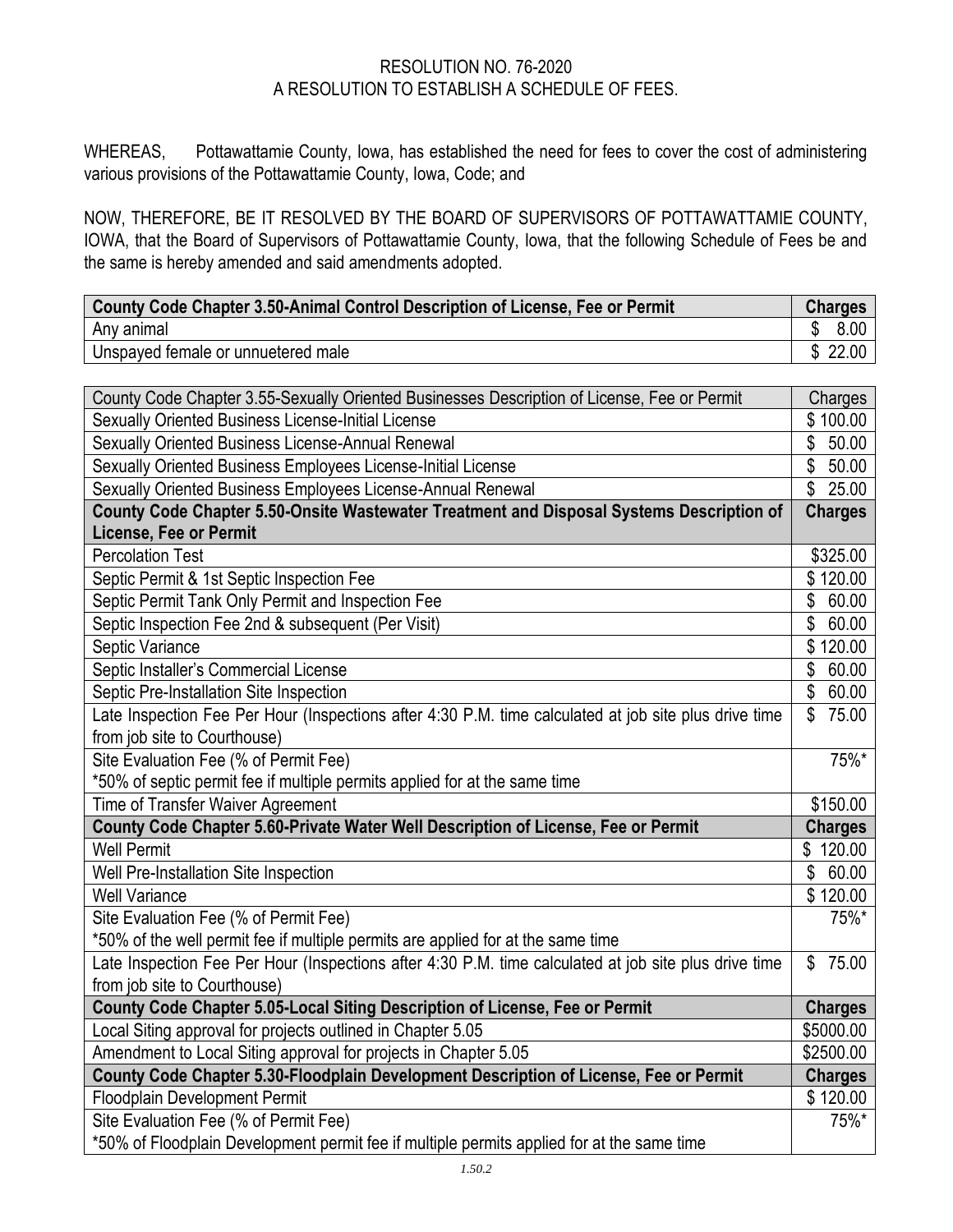| Floodplain Development Variance                                                                  |                                 |
|--------------------------------------------------------------------------------------------------|---------------------------------|
| County Code Chapter 7.30-Rural Addressing Description of License, Fee or Permit                  |                                 |
| Cost to change the name of a roadway                                                             | <b>Actual Cost</b>              |
| County Code Title 8-Zoning Ordinance Description of License, Fee or Permit                       | <b>Charges</b>                  |
| Zoning Text Amendment                                                                            | \$450.00                        |
| Zoning Map Amendment - Any District**                                                            | \$400.00                        |
| Development Plan Review Class R-5, R-6 and I-3 Districts/Per Plan Submittal                      | \$300.00                        |
| <b>Conditional Use Permit**</b>                                                                  | \$260.00                        |
| Zoning Variance-Appeal of Administrative Decision**                                              | \$140.00                        |
| Zoning Permit for signs, home occupations and other issues not required to secure building       | \$<br>70.00                     |
| permits                                                                                          |                                 |
| Site Evaluation Fee (% of Permit Fee)                                                            | 75%*                            |
| *50% of the zoning permit fee if multiple permits are applied for at the same time               |                                 |
| Late Inspection Fee Per Hour (Inspections after 4:30 P.M. time calculated at job site plus drive | \$<br>75.00                     |
| time from job site to Courthouse)                                                                |                                 |
|                                                                                                  |                                 |
| County Code Title 9-Subdivision Ordinance Description of License, Fee or Permit                  | <b>Charges</b>                  |
| Preliminary Plat-Minor Subdivision                                                               | \$165.00                        |
| Preliminary Plat Major Subdivision                                                               | \$275.00                        |
|                                                                                                  | $+$ \$5/lot                     |
| Final Plat - Minor Subdivision                                                                   | \$165.00                        |
| Final Plat - Major Subdivision                                                                   | \$275.00                        |
|                                                                                                  | $+$ \$5/lot                     |
| Subdivision Variance or Appeal/Per Issue                                                         | \$120.00                        |
| <b>Final Construction Plan Review</b>                                                            | \$200.00                        |
| Stop sign per public road intersection                                                           | \$100.00                        |
| Intersection sign per public road intersection                                                   | \$210.00                        |
| Sketch Plat Application per parcel (\$150 minimum)                                               | \$75.00                         |
| Sketch Plat Application for a minor or major subdivision                                         | \$200.00                        |
|                                                                                                  | $1st$ 4 lots +<br>\$5.00/lot >4 |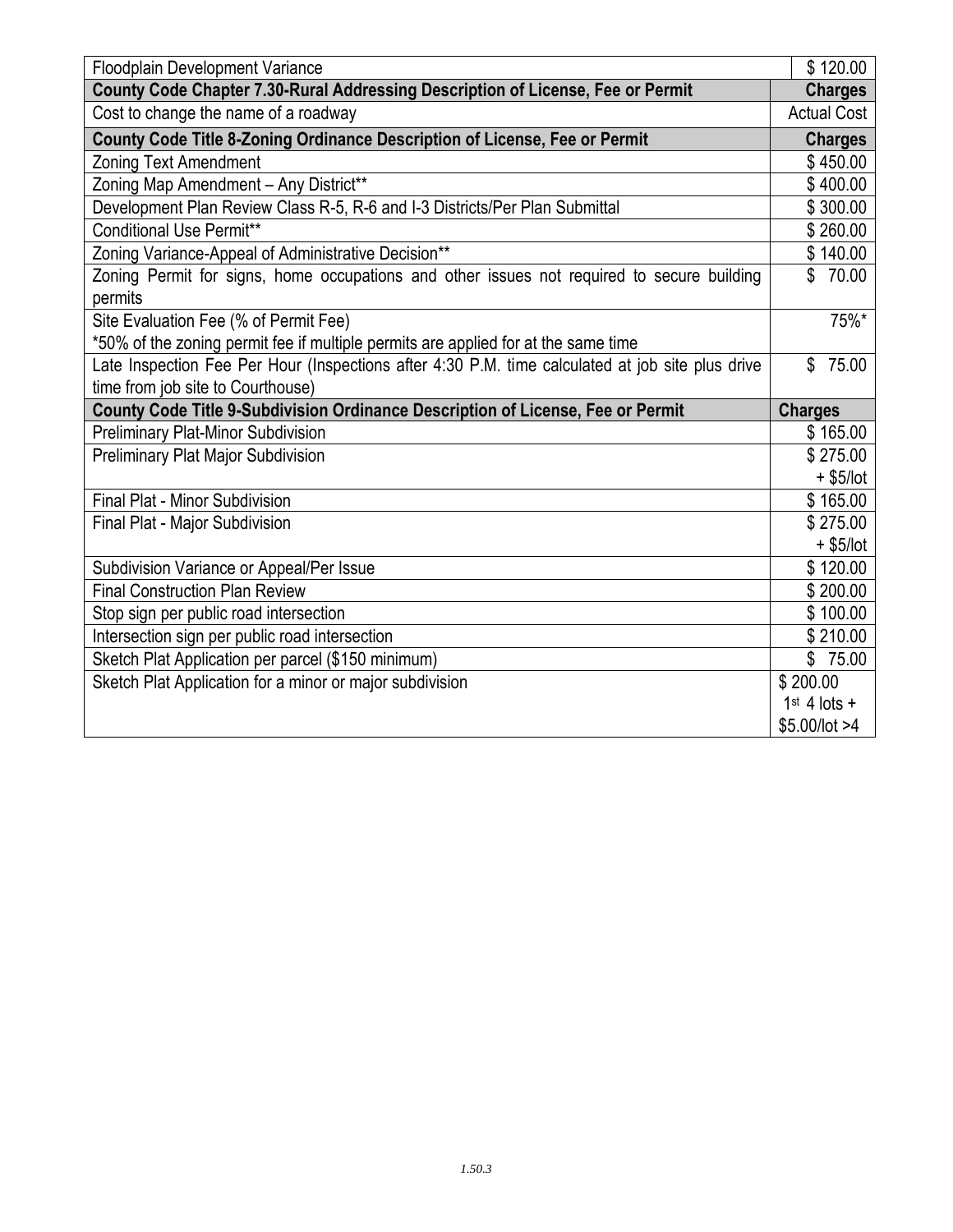# **County Code Title 10-Building Codes**

#### BUILDING PERMIT FEE (Table 3-A of the 1997 UBC Administrative)

| <b>TOTAL VALUATION</b>   | <b>FEE</b>                                                                               |
|--------------------------|------------------------------------------------------------------------------------------|
| \$1 to \$500             | \$23.50                                                                                  |
| \$501 to 2,000           | \$ 23.50 for the first \$ 500.00 plus \$ 3.05 for each additional \$ 100.00, or fraction |
|                          | thereof, to and including \$2,000.00                                                     |
| \$2,001 to \$25,000      | \$ 69.25 for the first \$ 2,000.00 plus \$ 14.00 for each additional \$ 1,000.00, or     |
|                          | fraction thereof, to and including \$25,000.00                                           |
| \$25,001 to \$50,000     | \$ 391.75 for the first \$ 25,000.00 plus \$ 10.10 for each additional \$ 1,000.00, or   |
|                          | fraction thereof, to and including \$50,000.00                                           |
| \$50,001 to \$100,000    | \$ 643.75 for the first \$ 50,000.00 plus \$ 7.00 for each additional \$ 1,000.00, or    |
|                          | fraction thereof, to and including \$100,000.00                                          |
| \$100,001 to \$500,000   | \$993.75 for the first \$100,000.00 plus \$5.60 for each additional \$1,000.00, or       |
|                          | fraction thereof, to and including \$500,000.00                                          |
| \$500,001 to \$1,000,000 | \$3,233.75 for the first \$500,000.00 plus \$4.75 for each additional \$1,000.00, or     |
|                          | fraction thereof, to and including $$1,000,000.00$                                       |
| \$1,000,001 and up       | \$5,608.75 for the first \$1,000,000.00 plus \$3.15 for each additional \$1,000.00, or   |
|                          | fraction thereof                                                                         |

Other Inspections and Fees:

1. Inspections outside of normal business hours (minimum charge-two hours) \$75.00 per hr\*

2. Reinspection fees assessed under provisions of Building Official  $$375.00$  per hr<sup>\*</sup>

3. Inspections for which no fee is specifically indicated (minimum charge-1/2 hour) \$75.00 per hr\*

4. Additional plan review required by changes, additions or revisions to plans. (Minimum charge is ½ hour) \$75.00 per hr\*

5. For use of outside consultants for plan checking and inspections, or both…Actual costs\*\*

\*Or the total hourly cost to the jurisdiction, whichever is the greatest. This cost shall include supervision, overhead, equipment, hourly wages and fringe benefits of the employees involved.

\*\*Actual costs include administrative and overhead costs.

Construction valuations shall include total value of work including materials and labor for which the permit is being issued such as electrical, gas, mechanical, plumbing equipment and permanent systems. The determination of value or valuation for new construction per square foot under any of the provisions of the adopted Codes shall be as currently published in the International Code Council "Building Safety" Journal. For residential one and two family, the square foot construction cost shall be 76% of the table valuation, effective September 1, 2007. Annually, in June, the Board of Supervisors may review the this percentage to determine if the fees collected are adequate to cover expenses incurred in the operation of the Building and Safety Division. If, in the opinion of the Building Official, the valuation is underestimated on the application for remodeling, the Building Official shall require the applicant can show detailed estimates to meet the approval of the Building Official. Final building permit valuation shall be set by the Building Official.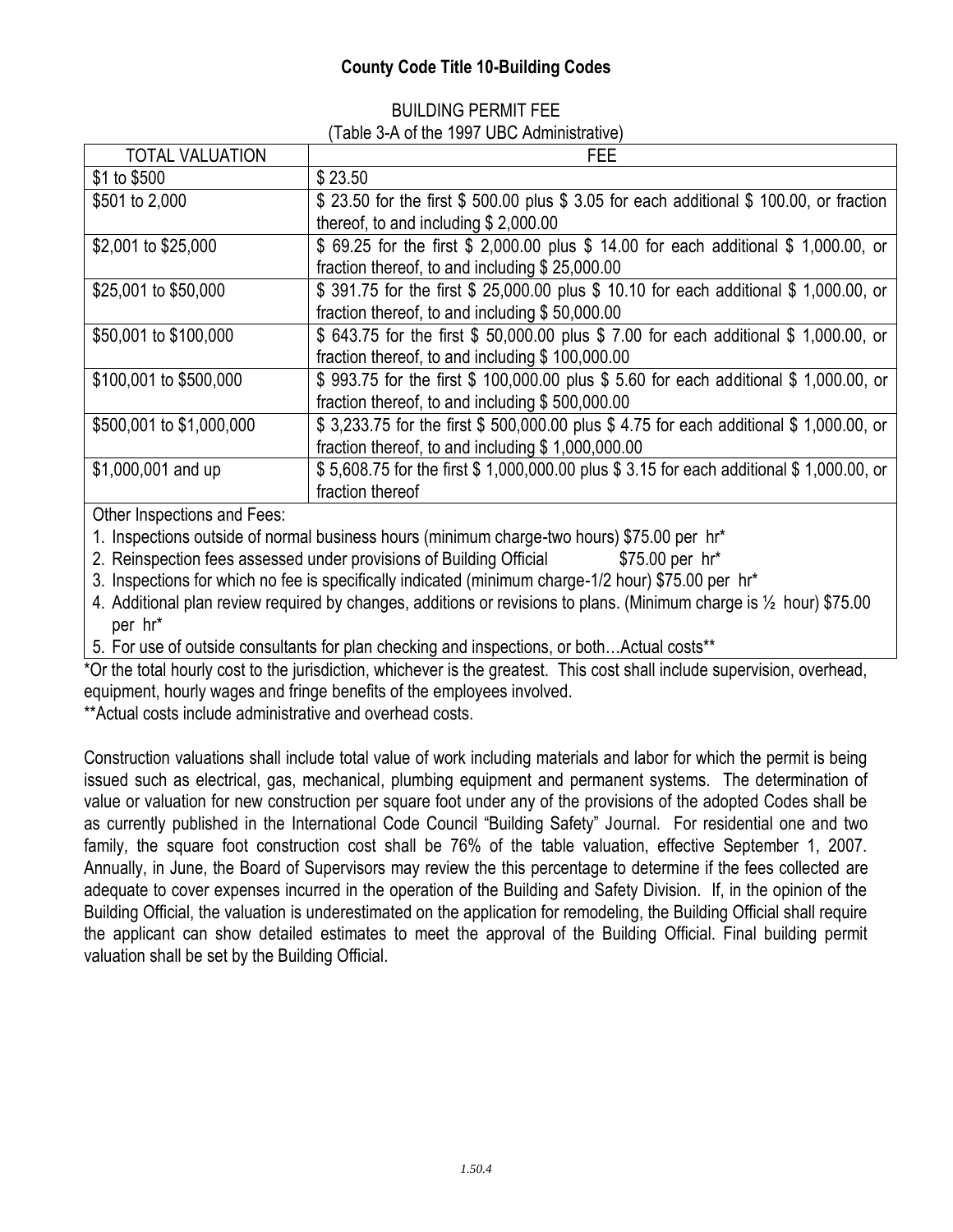| <b>BUILDING VALUATION OF:</b>                                         | <b>PER</b>    |
|-----------------------------------------------------------------------|---------------|
|                                                                       | <b>SQUARE</b> |
|                                                                       | <b>FOOT</b>   |
| Dwelling - Habitable Living Area                                      | \$71.50       |
| Dwelling - Remodel/Finish Existing Area into Habitable Living Area    | \$36.50       |
| Dwelling - Pre-Manufactured Home - Habitable Living Area              | \$35.75       |
| Basement - Finished Habitable Living Area                             | \$36.50       |
| Basement - Unfinished Non-Habitable Area                              | \$18.25       |
| Basement - Finish Existing Unfinished Area into Habitable Living Area | \$28.50       |
| Garage - Attached or Detached Area                                    | \$28.00       |
| Storage Shed/Pole Barn Area (Post & Truss Design)                     | \$10.75       |
| Carport - Attached or Detached Area                                   | \$12.50       |
| Porch - Enclosed Habitable Area                                       | \$29.50       |
| Porch - With Roof Area                                                | \$14.75       |
| Porch - Deck Only Area                                                | 8.25<br>\$    |

| <b>BUILDING VALUATION OF:</b>                                                                | <b>PER SQUARE</b> |
|----------------------------------------------------------------------------------------------|-------------------|
|                                                                                              | <b>FOOT</b>       |
| Block or CMU fence over six (6) feet in height                                               | 8.25<br>\$        |
| Retaining walls over four (4) feet in height                                                 | 8.25<br>\$        |
| <b>TYPES OF PERMITS:</b>                                                                     | <b>FLAT FEE</b>   |
| <b>Reshingle-Existing Structure</b>                                                          | \$100.00          |
|                                                                                              |                   |
| Windows and Door Replacement*                                                                | \$100.00          |
| Combination of 2: Reshingle or Windows & Doors*                                              | \$75.00           |
| Demolition of Principal Structure, per structure (Issued in conjunction with other permit on | \$75.00           |
| the same property there is No Charge)                                                        |                   |
| Demolition of Accessory Structure, per structure (Issued in conjunction with other permit on | \$75.00           |
| the same property there is No Charge)                                                        |                   |
| Interior Commercial Alteration before Remodeling                                             | \$150.00          |
| <b>Residential Tornado Shelter</b>                                                           | \$56.25           |

• Window replacement: size for size or smaller installation of new windows in an existing structure for every permitted project.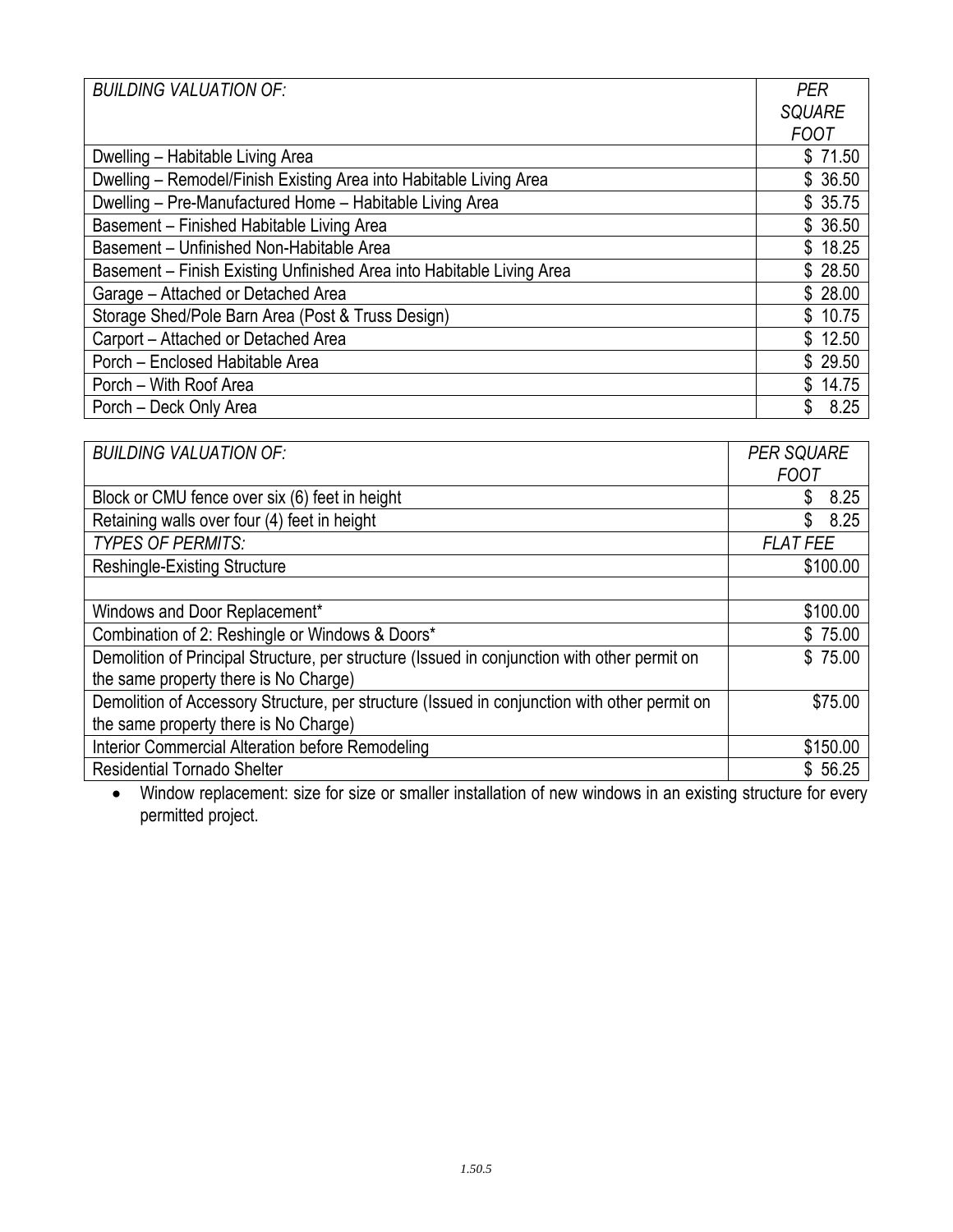# ELECTRICAL PERMIT FEES (Table 3-B of the 1997 UBC Administrative)

|  | Permit Issuance |
|--|-----------------|
|--|-----------------|

| 1. For the issuance of each electrical permit                                                   | \$23.50 |
|-------------------------------------------------------------------------------------------------|---------|
| 2.   For the issuing of each supplemental permit for which the original permit has not expired, | \$7.25  |
| been canceled, or finale                                                                        |         |

# System Fee Schedule (Note: The following do not include permit-issuing fee.)

|                  | 1. New Residential Buildings                                                                 |         |
|------------------|----------------------------------------------------------------------------------------------|---------|
|                  | The following fees shall include all wiring and electrical equipment in or on each building, |         |
|                  | or other electrical equipment on the same premises constructed at the same time.             |         |
|                  | Multifamily:                                                                                 | \$0.050 |
|                  | For new multifamily buildings (apartments and condominiums) having three or more             |         |
|                  | dwelling units constructed at the same time, not including the area of garages,              |         |
|                  | carports and accessory buildings, per square foot (0.09 m <sup>2</sup> )                     |         |
|                  | Single and Two family: For new single- and two-family residential buildings                  | \$0.056 |
|                  | constructed at the same time and not including the area of garages, carports and             |         |
|                  | accessory buildings, per square foot (0.09 m <sup>2</sup> )                                  |         |
| 2.               | <b>Private Swimming Pools</b>                                                                | \$49.50 |
|                  | For new private, in ground swimming pools for single-family and multifamily occupancies,     |         |
|                  | including a complete system of necessary branch circuit wiring, bonding, grounding,          |         |
|                  | underwater lighting, water pumping and other similar electrical equipment directly related   |         |
|                  | to the operation of a swimming pool, each pool                                               |         |
| 3.               | <b>Carnivals and Circuses</b>                                                                |         |
|                  | Carnivals, circuses, or other traveling shows or exhibitions utilizing transportable-type    |         |
|                  | rides, booths, displays and attractions.                                                     |         |
|                  | For electrical generators and electrically driven rides, each                                | \$23.50 |
|                  | For mechanically driven rides and walk-through attractions or displays having electric       | \$7.25  |
|                  | lighting, each                                                                               |         |
|                  | For a system of area and booth lighting, each                                                | \$7.25  |
|                  | For permanently installed rides, booths, displays and attractions, use the Unit Fee          |         |
|                  | Schedule.                                                                                    |         |
| $\overline{4}$ . | <b>Temporary Power Service</b>                                                               |         |
|                  | For a temporary service pole or pedestal, including all pole or pedestal-mounted             | \$23.50 |
|                  | receptacle outlets and appurtenances each                                                    |         |
|                  | For a temporary distribution system and temporary lighting and receptacle outlets for        | \$12.30 |
|                  | construction sites, decorative lights, Christmas tree sale lots, fireworks stand, etc.       |         |
|                  | each                                                                                         |         |

Unit Fee Schedule *(Note: The following do not include permit-issuing fee.)*

| Receptacle, Switch and Light Outlets                                                          |        |
|-----------------------------------------------------------------------------------------------|--------|
| For receptacle, switch, light or other outlets at which current is used or controlled, except |        |
| services, feeders and meters:                                                                 |        |
| First 20 fixtures, each                                                                       | \$1.10 |
| Additional fixtures, each                                                                     | \$0.73 |
| (Note: For multi-outlet assemblies, each 5 feet (1524 mm) or fraction thereof may be          |        |
| considered as one outlet.)                                                                    |        |
| <b>Lighting Fixtures</b>                                                                      |        |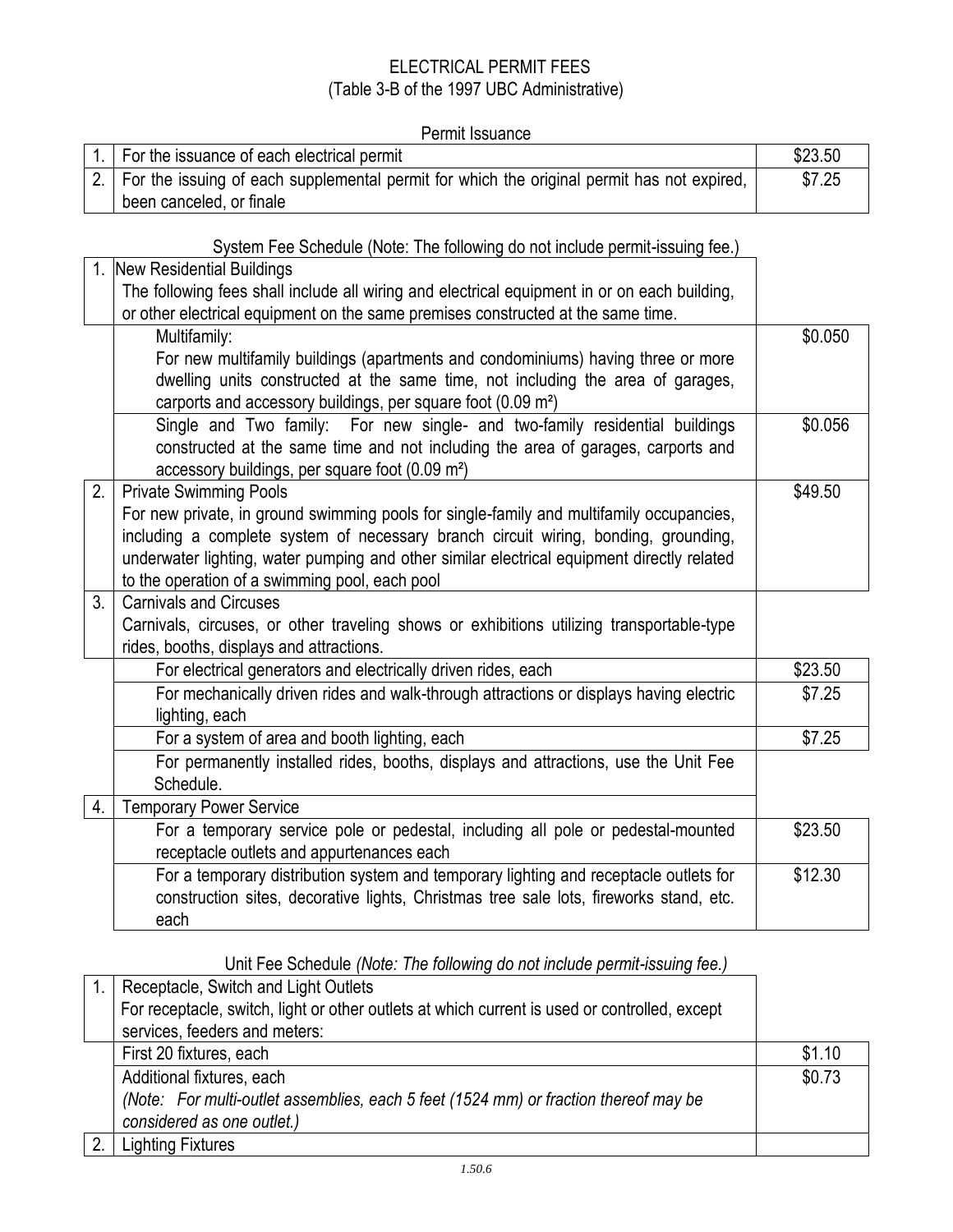|    | For lighting fixtures, sockets or other lamp-holding devices:                                                                           |         |
|----|-----------------------------------------------------------------------------------------------------------------------------------------|---------|
|    | First 20 fixtures, each                                                                                                                 | \$1.10  |
|    | Additional fixtures, each                                                                                                               | \$0.73  |
|    | For pole or platform-mounted lighting fixtures, each                                                                                    | \$1.10  |
|    | For theatrical-type lighting fixtures or assemblies, each                                                                               | \$1.10  |
| 3. | <b>Residential Appliances</b>                                                                                                           | \$4.75  |
|    | For fixed residential appliances or receptacle outlets for same, including wall-mounted                                                 |         |
|    | electric ovens; counter-mounted cooking tops; electric ranges; self-contained room;                                                     |         |
|    | console or through-wall air conditioners; space heaters; food waste grinders; dishwaters;                                               |         |
|    | washing machine; water heaters; clothes dryers; or other motor-operated appliances not                                                  |         |
|    | exceeding 1 horsepower (HP) (746 W) in rating, each                                                                                     |         |
|    | (Note: For other types of air conditioners and other motor-driven appliances having larger                                              |         |
|    | electrical ratings, see Power apparatus.)                                                                                               |         |
| 4. | <b>Nonresidential Appliances</b>                                                                                                        | \$4.75  |
|    | For nonresidential appliances and self-contained factory-wired, nonresidential appliances                                               |         |
|    | not exceeding 1 horsepower (HP), kilowatt (kW) or kilovolt-ampere (kVA), in rating,                                                     |         |
|    | including medical and dental devices; food, beverage and ice cream cabinets; illuminated                                                |         |
|    | show cases; drinking fountains; vending machines; laundry machines; or other similar                                                    |         |
|    | types of equipment, each                                                                                                                |         |
|    | (Note: For other types of air conditioners and other motor-driven appliances having larger                                              |         |
|    | electrical ratings, see Power apparatus.)                                                                                               |         |
| 5. | <b>Power Apparatus</b>                                                                                                                  |         |
|    | For motors, generators, transformers, rectifiers, synchronous converters, capacitors,                                                   |         |
|    | industrial heating, air conditioners and heat pumps, cooking or baking equipment and                                                    |         |
|    | other apparatus, as follows:                                                                                                            |         |
|    | Rating in horsepower (HP), kilowatts (kW), kilovolt-amperes (kVA) or kilovolt-amperes-<br>reactive (kVAR):                              |         |
|    | Up to and including 1, each                                                                                                             | \$4.75  |
|    | Over 1 and not over 10, each                                                                                                            | \$12.30 |
|    | Over 10 and not over 50, each                                                                                                           | \$24.60 |
|    | Over 50 and not over 100, each                                                                                                          | \$49.50 |
|    |                                                                                                                                         | \$74.50 |
|    | Over 100, each<br>Notes:                                                                                                                |         |
|    |                                                                                                                                         |         |
|    | For equipment or appliances having more than one motor, transformer,<br>1.<br>heater, etc. the sum of the combined ratings may be used. |         |
|    | These fees include all switches, circuit breakers, contractors, thermostats, relays and<br>2.                                           |         |
|    | other directly related control equipment.                                                                                               |         |
| 6. | <b>Busways</b>                                                                                                                          | \$7.25  |
|    | For trolley and plug-in-type busways, each 100 feet (30 480 mm) or fraction thereof (Note:                                              |         |
|    | An additional fee is required for lighting fixtures, motors and other appliances that are                                               |         |
|    | connected to trolley and plug-in-type busyways. A fee is not required for portable tools.)                                              |         |
| 7. | Signs, Outline Lighting and Marquees                                                                                                    | \$24.60 |
|    | For signs, outline lighting systems or marquees supplied from one branch                                                                |         |
|    | circuit, each                                                                                                                           |         |
|    | For additional branch circuits within the same sign, outline lighting system or                                                         | \$4.75  |
|    | marquee, each                                                                                                                           |         |
| 8. | Services                                                                                                                                | \$30.50 |
|    | For services of 600 volts or less and not over 200 amperes in rating, each                                                              |         |
|    | For services of 600 volts or less and over 200 amperes to 1,000 amperes, each                                                           | \$62.15 |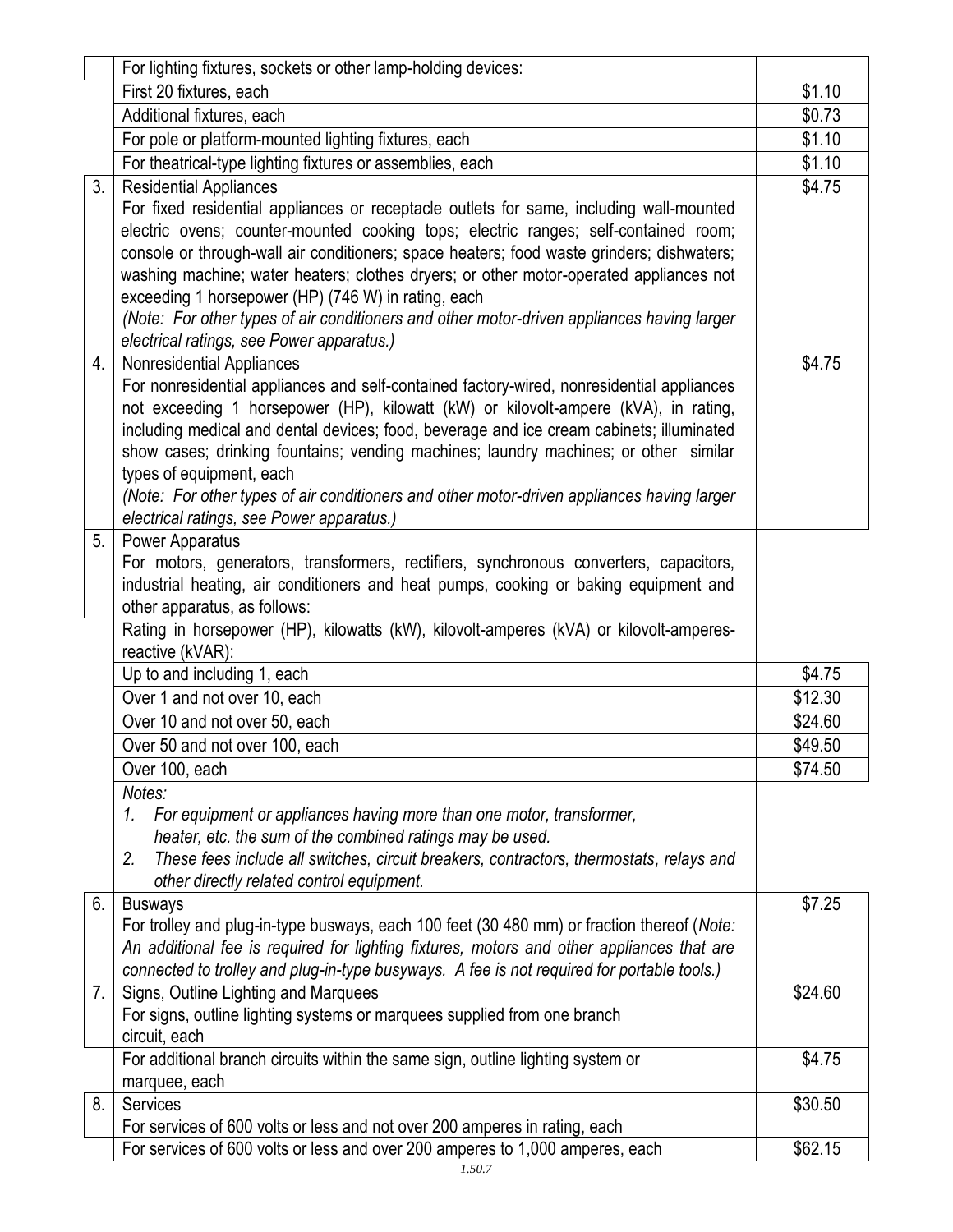| For services over 600 volts or over 1,000 amperes in rating, each                        | \$124.30 |
|------------------------------------------------------------------------------------------|----------|
| Miscellaneous Apparatus, Conduits and Conductors<br>9 <sub>1</sub>                       | \$18.20  |
| For electrical apparatus, conduits and conductors for which a permit is required but for |          |
| which no fee is herein set forth                                                         |          |
| (Note: This fee is not applicable when a fee is paid for one or more services, outlets,  |          |
| fixtures, appliances, power apparatus, busways, signs or other equipment.)               |          |

#### Other Inspections and Fees

|    | Inspections outside of normal business hours, per hour (minimum charge-two hours)                  | $$75.00*$ |
|----|----------------------------------------------------------------------------------------------------|-----------|
|    | 2.   Reinspection fees assessed under provisions of Section 10.01.700.08 per inspection            | \$75.00*  |
| 3. | Inspections for which no fee is specifically indicated, per hour (minimum charge-one<br>half hour) | \$75.00*  |
| 4  | Additional plan review required by changes, additions or revisions to plans or to plans for        | \$75.00*  |
|    | which an initial review has been completed (minimum charge-one half hour)                          |           |

\*Or the total hourly cost to the jurisdiction, whichever is the greatest. This cost shall include supervision, overhead, equipment, hourly wages and fringe benefits of the employees involved.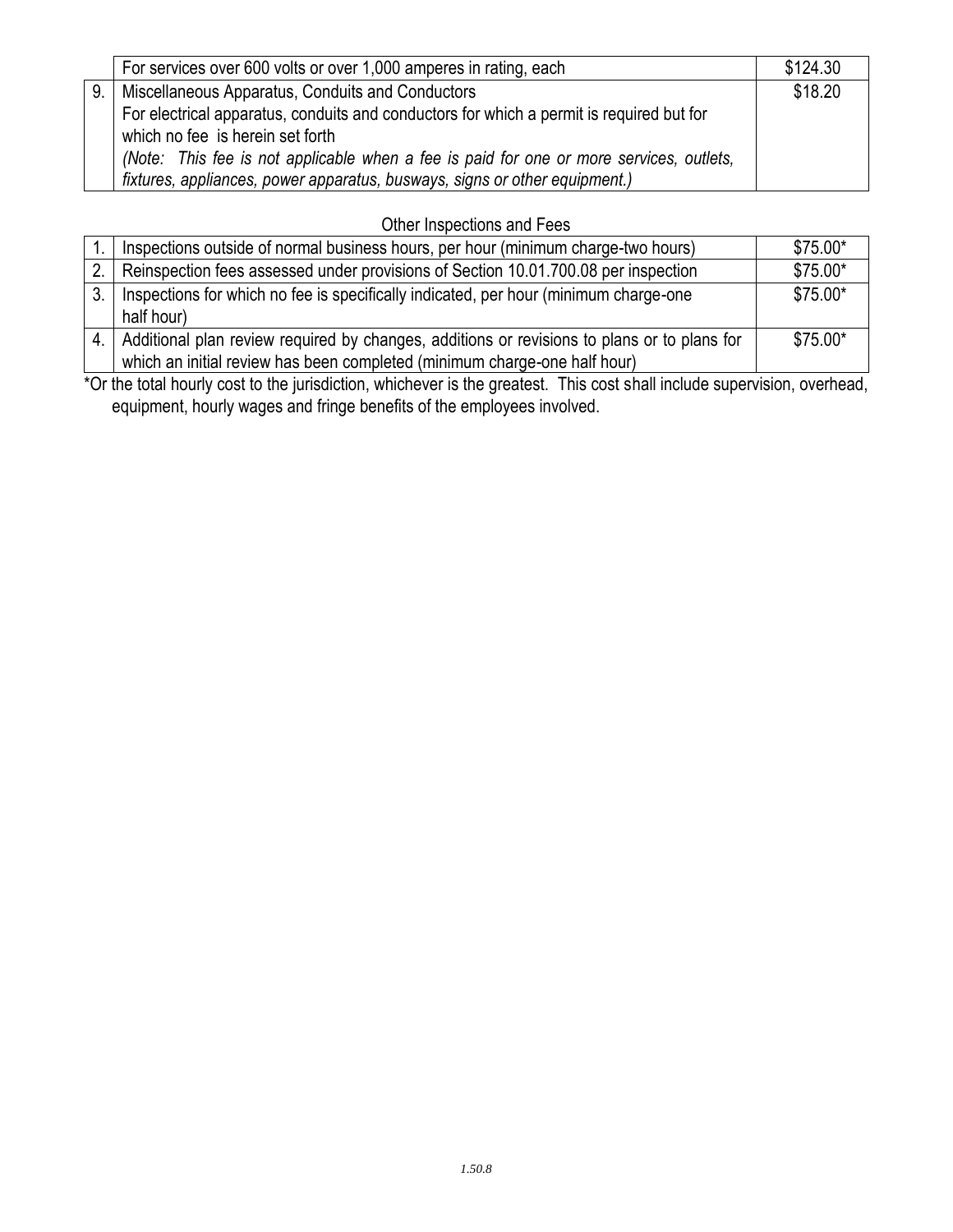# MECHANICAL PERMT FEES *(Table 3-C of the 1997 UBC Administrative)*

#### Permit Issuance and Heaters

| 1. For the issuance of each mechanical permit                                                 | \$23.50 |
|-----------------------------------------------------------------------------------------------|---------|
| 2.   For issuing each supplemental permit for which the original permit has not expired, been | \$7.25  |
| canceled or finale                                                                            |         |

## Unit Fee Schedule *(Note: The following do not include permit-issuing fee.)*

| 1.             | For the installation or relocation of each forced-air or gravity-type furnace or burner,<br>including ducts and vents attached to such appliances, up to and including 100,000 Btu/h                                                                                     | \$14.80 |
|----------------|--------------------------------------------------------------------------------------------------------------------------------------------------------------------------------------------------------------------------------------------------------------------------|---------|
|                | (29.3)                                                                                                                                                                                                                                                                   |         |
|                | For the installation or relocation of each forced-air or gravity-type furnace or burner,                                                                                                                                                                                 | \$18.20 |
|                | including ducts and vents attached to such appliance over 100,000 Btu/h (29.3)                                                                                                                                                                                           |         |
|                | For the installation or relocation of each floor furnace, including vent                                                                                                                                                                                                 | \$14.80 |
|                | For the installation or relocation of each suspended heater, recessed wall heater or floor-<br>mounted unit heater                                                                                                                                                       | \$14.80 |
| 2.             | <b>Appliance Vents</b>                                                                                                                                                                                                                                                   |         |
|                | For the installation, relocation or replacement of each appliance vent installed and not<br>included in an appliance permit                                                                                                                                              | \$7.25  |
| 3.             | Repairs or Additions                                                                                                                                                                                                                                                     |         |
|                | For the repair of, alteration of, or addition to each heating appliance, refrigeration unit,<br>cooling unit, absorption unit or each heating, cooling, absorption or evaporative cooling<br>system, including installation of controls regulated by the Mechanical Code | \$13.70 |
| 4.             | Boilers, Compressors and Absorption Systems                                                                                                                                                                                                                              |         |
|                | For the installation or relocation of each boiler or compressor to and including 3 horsepower<br>(10.6 kW), or each absorption system to and including 100,000 Btu/h (29.3 kW)                                                                                           | \$14.70 |
|                | For the installation or relocation of each boiler or compressor over 3 horsepower (10.6 kW)<br>to and including 15 horsepower (52.7 kW), or each absorption system over 100,000 Btu/h<br>(29.3 kW) to and including 500,000 Btu/h (146.6 kW)                             | \$27.15 |
|                | For the installation or relocation of each boiler or compressor over 15 horsepower (52.7 kW)<br>to and including 30 horsepower (105.5 kW), or each absorption system over 500,000 Btu/h<br>(146.6 kW) to and including 1,000,000 Btu/h (293.1 kW).                       | \$37.25 |
|                | For the installation or relocation of each boiler or compressor over 30 horsepower (105.5<br>kW) to and including 50 horsepower (176 kW), or each absorption system over 1,000,000<br>Btu/h (293.1 kW) to and including 1,750,000 Btu/h (512.9 kW).                      | \$55.45 |
|                | For the installation or relocation of each boiler or compressor over 50 horsepower (176 kW),<br>or each absorption system over 1,750,000 Btu/h (512.9 kW)                                                                                                                | \$92.65 |
| 5 <sub>1</sub> | <b>Air Handlers</b>                                                                                                                                                                                                                                                      |         |
|                | For each air-handling unit to and including 10,000 cubic feet per minute (cfm) (4719 L/s),<br>including ducts attached thereto                                                                                                                                           | \$10.65 |
|                | (Note: This fee does not apply to an air-handling unit which is a portion of a factory-<br>assembled appliance, cooling unit, evaporative cooler or absorption unit for which a permit<br>is required elsewhere in the Mechanical Code.)                                 |         |
|                | For each air-handling unit over 10,000 cfm (4719 L/s)                                                                                                                                                                                                                    | \$18.10 |
| 6.             | <b>Evaporative Coolers</b>                                                                                                                                                                                                                                               |         |
|                | For each evaporative cooler other than portable type                                                                                                                                                                                                                     | \$10.65 |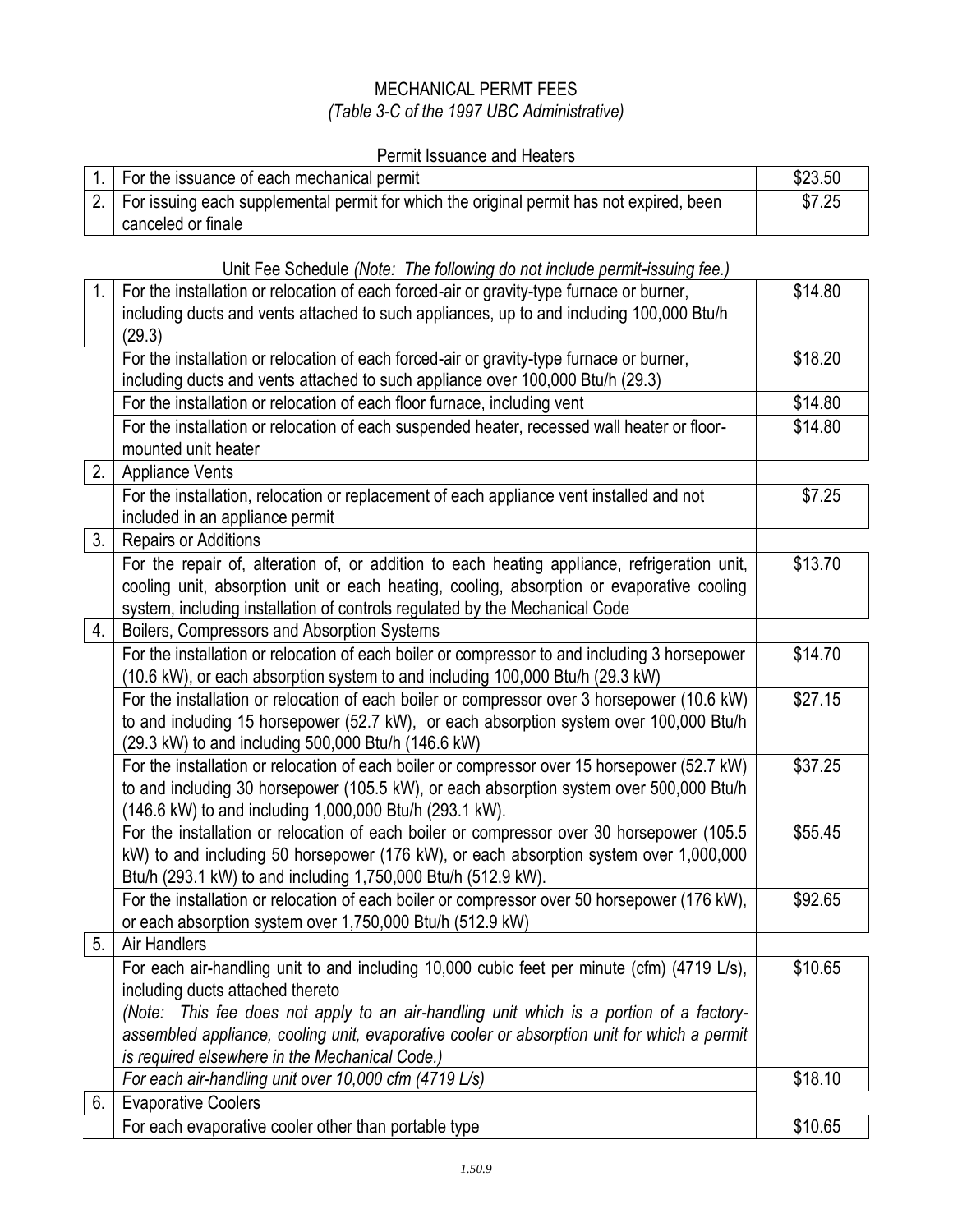|    | <b>Ventilation and Exhaust</b>                                                                                                                                            |         |
|----|---------------------------------------------------------------------------------------------------------------------------------------------------------------------------|---------|
|    | For each ventilation fan connected to a single duct                                                                                                                       | \$7.25  |
|    | For each ventilation system which is not a portion of any heating or air-conditioning system<br>authorized by a permit                                                    | \$10.65 |
|    | For the installation of each hood which is served by mechanical exhaust, including the ducts<br>for such hood                                                             | \$10.65 |
| 8. | Incinerators                                                                                                                                                              |         |
|    | For the installation or relocation of each domestic-type incinerator                                                                                                      | \$18.20 |
|    | For the installation or relocation of each commercial or industrial-type incinerator                                                                                      | \$14.50 |
| 9. | Miscellaneous                                                                                                                                                             |         |
|    | For each appliance or piece of equipment regulated by the Mechanical Code but not<br>classed in other appliance categories, or for which their fee is listed in the table | \$10.65 |

# Other Inspections and Fees

|     | Inspections outside of normal business hours, per hour (minimum charge-two hours)           | $$75.00*$ |
|-----|---------------------------------------------------------------------------------------------|-----------|
|     | 2.   Reinspection fees assessed under provisions of Section 10.01.700.08 per inspection     | \$75.00*  |
| 3.1 | Inspections for which no fee is specifically indicated, per hour (minimum charge-one        | \$75.00*  |
|     | half hour)                                                                                  |           |
| 4   | Additional plan review required by changes, additions or revisions to plans or to plans for | \$75.00*  |
|     | which an initial review has been completed (minimum charge-one half hour)                   |           |

\*Or the total hourly cost to the jurisdiction, whichever is the greatest. This cost shall include supervision, overhead, equipment, hourly wages and fringe benefits of the employees involved.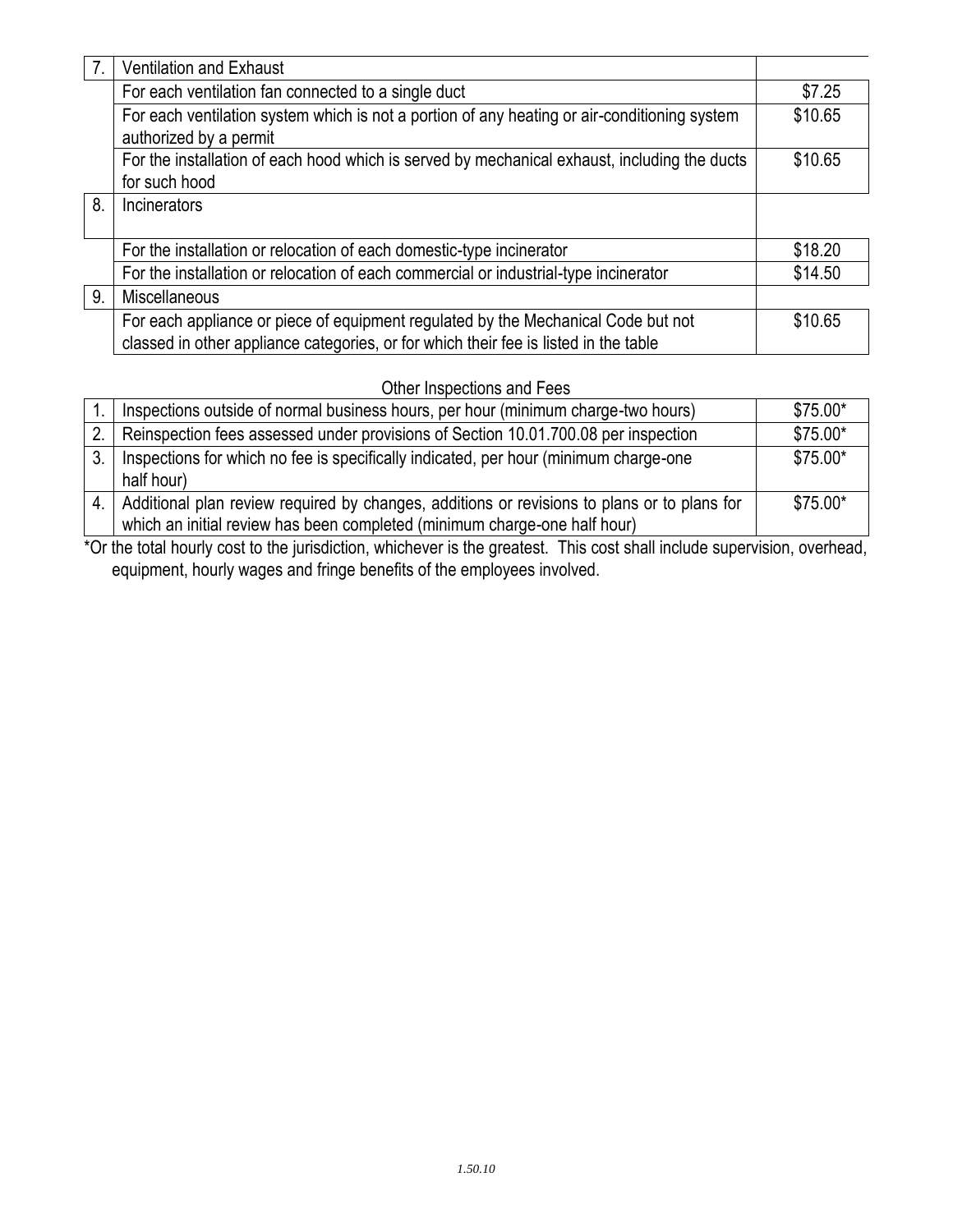## PLUMBING PERMIT FEES *(Table 3-D of the 1997 UBC Administrative)*

|  | Permit Issuance |
|--|-----------------|
|--|-----------------|

| 1. For the issuance of each plumbing permit                                                 | \$23.50 |
|---------------------------------------------------------------------------------------------|---------|
| 2. For issuing each supplemental permit for which the original permit has not expired, been | \$7.25  |
| canceled or finale                                                                          |         |

# Unit Fee Schedule *(Note: The following do not include permit-issuing fee.)*

| 1.             | <b>Fixtures and Vents</b>                                                                         |         |
|----------------|---------------------------------------------------------------------------------------------------|---------|
|                | For each plumbing fixture or trap or set of fixtures on one trap (including water, drainage       | \$9.80  |
|                | piping and backflow protection thereof)                                                           |         |
|                | For repair of alteration of drainage or vent piping, each fixture                                 | \$4.75  |
| 2.             | Sewers, Disposal Systems and Interceptors                                                         |         |
|                | For each building sewer and each trailer park sewer                                               | \$24.65 |
|                | For each private sewage disposal system (See Title 5 fees above)                                  |         |
|                | For each industrial waste pretreatment interceptor, including its trap and vent, excepting        | \$19.90 |
|                | kitchen-type grease interceptors functioning as fixture traps                                     |         |
|                | Rainwater Systems-per drain (inside building)                                                     | \$9.80  |
| 3 <sub>1</sub> | Wells                                                                                             |         |
|                | For each private water well (See Title 5 fees above)                                              |         |
| 4.             | Water Piping and Water Heaters                                                                    |         |
|                | For installation, alteration, or repair of water piping or water-treating equipment, or both,     | \$4.75  |
|                | each<br>For each water heater including vent                                                      | \$12.30 |
|                |                                                                                                   |         |
|                | For vents only, see Table 3-C                                                                     |         |
| 5 <sub>1</sub> | <b>Gas Piping Systems</b>                                                                         | \$6.15  |
|                | For each gas piping system of one to five outlets                                                 |         |
|                | For each additional outlet over five, each                                                        | \$1.10  |
| 6.             | Lawn Sprinklers, Vacuum Breakers and Backflow Protection Devices                                  |         |
|                | For each lawn sprinkler system on any one meter, including backflow protection devices<br>thereof | \$14.80 |
|                | For atmospheric-type vacuum breakers or backflow protection devices not included in Item          |         |
|                | 1:<br>1 to 5 devices                                                                              | \$12.30 |
|                |                                                                                                   |         |
|                | Over 5 devices, each                                                                              | \$2.25  |
|                | For each backflow-protection device other than atmospheric-type vacuum breakers:                  |         |
|                | 2 inches (50.8 mm) and smaller                                                                    | \$12.30 |
|                | Over 2 inches (50.8 mm)                                                                           | \$24.65 |
| 7.             | <b>Swimming Pools</b>                                                                             |         |
|                | For each swimming pool or spa:                                                                    |         |
|                | Public pool                                                                                       | \$91.25 |
|                | Public spa                                                                                        | \$60.75 |
|                | Private pool, over 5,000 gallons in ground or above ground. 1 square foot = 7.48 gallons          | \$60.75 |
|                | Private spa                                                                                       | \$30.25 |
| 8.             | Miscellaneous                                                                                     |         |